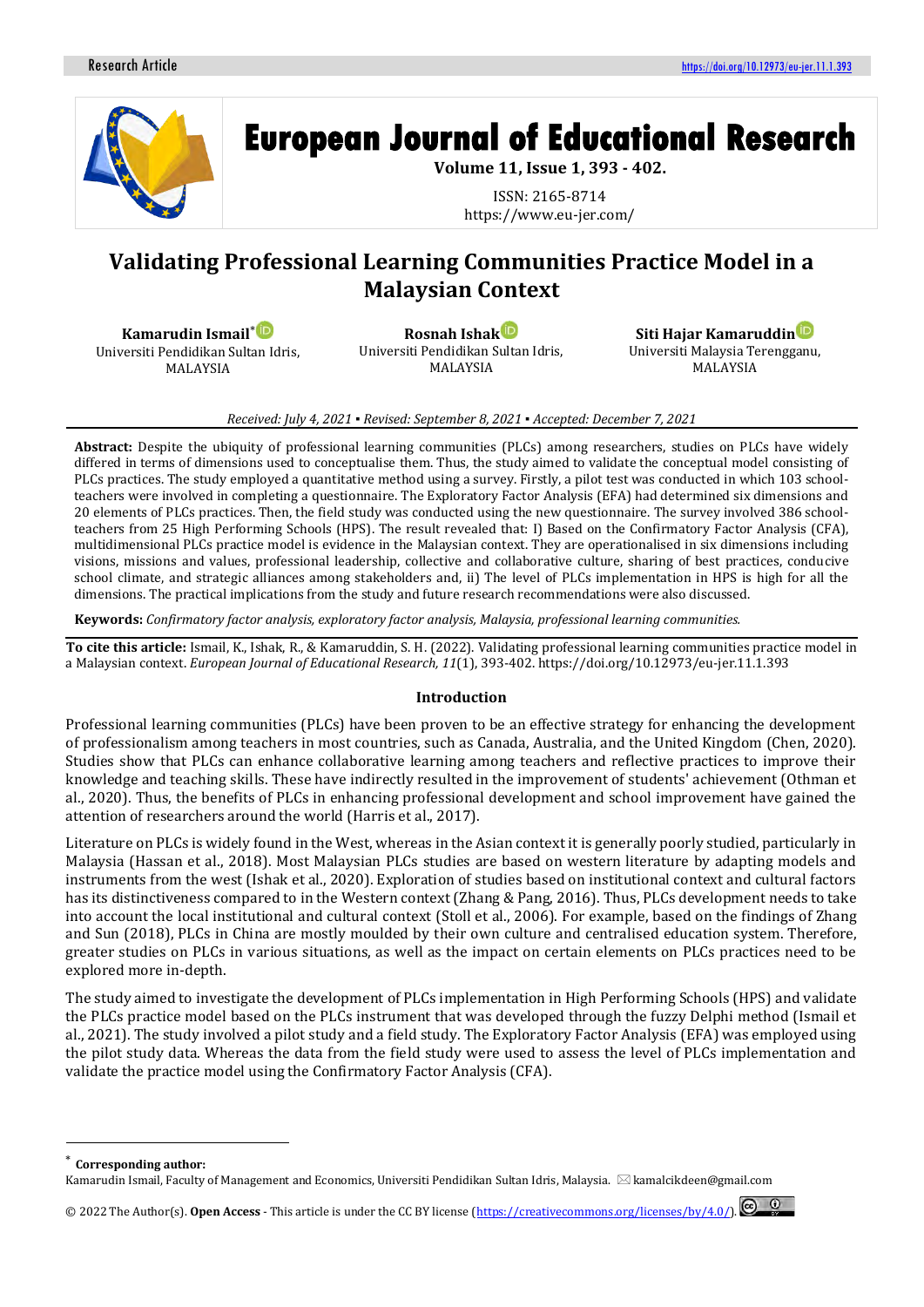# **Literature Review**

Based on PLCs literature, the PLCs concept is still in the early stages of theory development (Soares et al., 2020). There is still no agreement on the true definition of PLCs (Tahir & Musah, 2020). There are various understandings of the concept of PLCs due to differences in the background of researchers of different cultures and countries (Zhang & Sun, 2018). Yet, most researchers agree that PLCs involves a group of teachers who learn together and strive to improve students learning (Olsson, 2019).

To better understand the differences of the PLCs concept, a summarised series of concept model development was listed that features various dimensions of PLCs based on different researchers as shown in Table 1. Table 1 shows that there are three main phases of the PLCs development model as stated by Warwas and Helm (2018). The first development phase contains 'five model components' and can be divided into two nearly identical but different segments. The first segment of the 'five components of PLCs' by Louis et al. (1996) consist namely of reflective dialogue, practice sharing, collaboration, shared norms and values, and collective focus on students learning. The second segment is Hord's (1997) study that is widely used by researchers namely sharing of practices, collective creativity, shared values and vision, shared support and leadership, and supportive structures.

The second development phase is an extension of the PLCs model which are additions of other PLCs dimensions. For an example, Bolam et al. (2005) found that the learning dimension is divided into two parts: individual and team learning. Other dimensions include membership and openness, networking, and partnership. The third development phase is the multidimensional structure of the PLCs model that integrates various dimensions which linked teachers' personal capacity and organisational capacity to form the dimensions of PLCs (Sleegers et al., 2013).

| <b>Authors</b>         | <b>Dimensions</b>                                                                                  |  |  |  |  |
|------------------------|----------------------------------------------------------------------------------------------------|--|--|--|--|
|                        | <b>Initial Model</b>                                                                               |  |  |  |  |
| Louis et al. (1996)    | 1) sharing of norms and values, 2) collective focus of students learning, 3) collaboration, 4)     |  |  |  |  |
|                        | sharing of practice, 5) reflective dialogue                                                        |  |  |  |  |
| Hord (1997)            | 1) leadership and mutual sharing, 2) sharing of values and vision, 3) collective learning and      |  |  |  |  |
|                        | application, 4) sharing of personal practice, 5) supporting structures                             |  |  |  |  |
| DuFour and Eaker       | 1) shared mission, vision and values 2) collective inquiry, 3) collaborative teams, 4) action      |  |  |  |  |
| (1998)                 | orientation and experimentation, 5) continuous improvement, 6) results orientation                 |  |  |  |  |
|                        | <b>Extended model</b>                                                                              |  |  |  |  |
| Huffman and Hipp       | 1) Shared and supportive leadership 2) shared values and vision, 3) collective learning and        |  |  |  |  |
| (2003)                 | application, 4) shared personal practice, 5) supportive conditions (structures), 6) supportive     |  |  |  |  |
|                        | conditions (relationships)                                                                         |  |  |  |  |
| Bolam et al. (2005)    | 1) sharing of values and vision, 2) collective responsibility, 3) reflective professional inquiry, |  |  |  |  |
|                        | 4) collaboration, 5) promotion of individual and team learning, 6) trust, respect, and mutual      |  |  |  |  |
|                        | support, 7) inclusive membership, 8) openness, networking and partnership                          |  |  |  |  |
|                        | <b>Multidimensional model</b>                                                                      |  |  |  |  |
| Sleegers et al. (2013) | A) Personal capacity; 1) active and reflective construction of knowledge, 2) currency, B)          |  |  |  |  |
|                        | Interpersonal capacity; 3) shared values and vision, 4) collective learning, 5) shared             |  |  |  |  |
|                        | practices, C) Organizational capacity; 6) resources, structures and systems, 7) relationships      |  |  |  |  |
|                        | and climate, 8) stimulating participative leadership                                               |  |  |  |  |
| Burns et al. (2018)    | 1) foundation to learning community culture                                                        |  |  |  |  |
|                        | 2) building leadership teams, 3) administrative leadership, 4) effective teams, 5) student         |  |  |  |  |
|                        | learning, 6) assessment 7) system of intervention, 8) continuous improvement                       |  |  |  |  |

*Table 1. Three Phases of PLCs Model Development from Different Researchers*

From the table, a question arose about how many dimensions should be there for a PLCs model to operate effectively. Burns et al. (2018) mentioned that PLCs does not have a fixed number of dimensions and usually involves five to eight dimensions. For each of these dimensions, there are several elements to form the dimension. This makes the study of developing a PLCs model something complex and requires continuous research.

The results of the Delphi study by Ismail et al. (2021) discovered six different dimensions, where there are 21 elements with 121 PLCs practices. The first dimension is the visions, missions and values to enhance student learning which consists of four elements namely the construction of PLCs vision and mission, clear vision and mission statement, and the PLCs vision and mission is easily communicated and shared values. The second dimension is professional leadership referring to school leaders who provide professional support for teacher's collaboration. There are five elements which consist of learning leadership, distributed leadership, leaders develop human capital, leaders support teacher's learning, and leaders develop teacher's competency. The third dimension is collective and collaborative culture. This dimension has four elements namely collaborative learning, collective behaviour, continuous collaboration, and PLCs team. The fourth dimension is sharing of the best practices that has three elements, namely reflective dialogue, effective ways of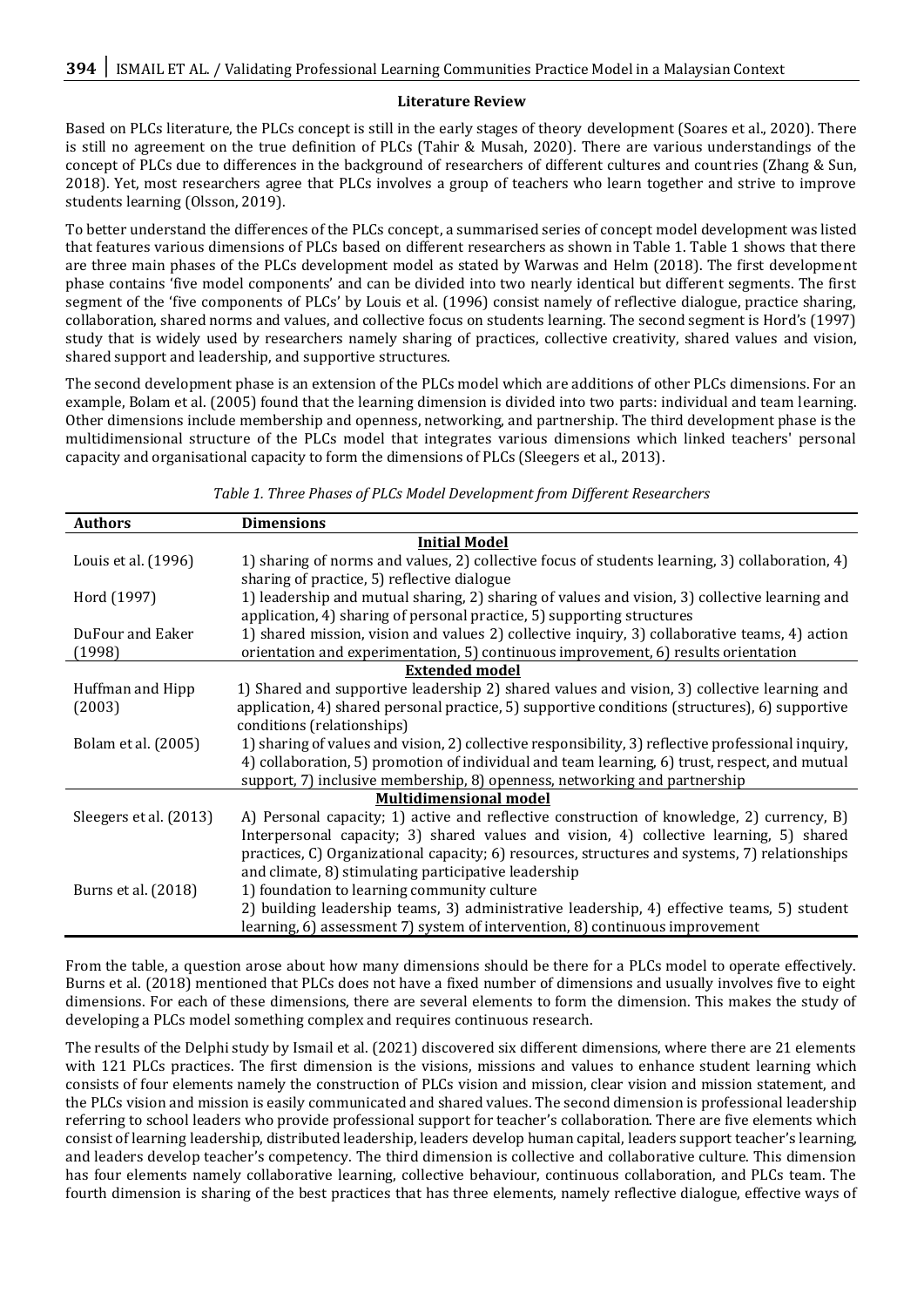sharing, and innovation culture. The fifth dimension is a conducive school climate that consists of three elements: school resources, unrestricted school rules, and harmonious community relations. The sixth dimension is strategic alliances among stakeholders that consists of two elements: parents and family relationship and the individuals and expert group alliances.

Based on the PLCs practices listed from this instrument, PLCs is the collaborative and collective work of teachers in enhancing the teaching and learning of students and it is an ongoing practice that is supported by a conducive school climate, external relations, and professional school leadership. In practical terms, these practices are however not easy to occur in schools, as there are several barriers to the implementation of PLCs in schools. One of the barriers is school leaders are inefficient in distributing power and managing school's resources (Gill & Berezina, 2020). Moreover, poor school cultures such as teachers' unwillingness to share their practices (Huang et al., 2020) and teacher's workload that constrain teachers to collaborate (Chua et al., 2020). In addition, external contexts such as lack of collaboration between schools and other educational stakeholders can hinder the effective implementation of PLCs (Kin & Abdul Kareem, 2021).

In Malaysia, PLCs serves as the main platform for teachers to learn collaboratively and collectively to improve the teaching and learning process. Since 2011, the Malaysian Ministry of Education (MOE) has mandated PLCs to be adopted in all Malaysian schools to improve students' achievements (Ishak et al., 2020). Collaborative learning such as annual lesson planning, learning walks, time-sharing, peer observation, and action research are all part of the PLCs team activities. PLCs teams in Malaysian schools are structured by leadership sharing, appropriate school structure, and inquiry culture (Ismail et al., 2020). They provide opportunities for teachers to build and sustain PLCs teams in schools. Thus, PLCs in Malaysia demonstrates characteristics of mainly PLCs, including shared vision (i.e., focus on students learning), collaborative culture, and supportive environment (i.e., supporting leadership and organisational structures).

However, the local PLCs teams were not set up spontaneously by the teachers themselves but were set up based on the instructions of schools' administrators. Moreover, PLCs has been integrated into the assessment of teacher professional development by the MOE (2014). However, the study of Tahir and Musah (2020) discovered that informal knowledge sharing can make PLCs more effective. This informal collaboration can improve the knowledge and skills of teachers, as well as strengthen their relationship with each other. Therefore, the study was conducted to examine the implementation and validate the dimensions of PLCs practices in Malaysia.

# **Methodology**

A cross-sectional study was conducted to collect data for both the pilot and field studies. The population of the study was HPS primary school teachers selected from fourteen states in Malaysia. Permissions to disseminate questionnaires were obtained from the education departments from all the states. Then, the questionnaires were distributed to schools via mail and Google forms.

# *Sample and Data Collection*

The PLCs questionnaire consisted of 121 items (6 dimensions and 21 elements) developed through a fuzzy Delphi method to fit the local PLCs practice model (Ismail et al., 2021). The fuzzy Delphi method is an analytical technique for decisionmaking, which incorporates fuzzy theory within traditional Delphi methods (Murray et al., 1985). The expert panels of fuzzy Delphi method consist of 14 experts. In the first round, they have to rate and modify the items if necessary. The responses data were then analysed using the Excel software. Two conditions must be met in order to accept the items which are the value of threshold value (d)  $\leq 0.2$  (Cheng & Lin, 2002) and the expert consensus percentage  $\geq 75\%$  (Chu & Hwang, 2008). For the second round, the improvised questionnaire was returned to the experts for assessment and the results were reanalysed in the same manner as in the first round.

This fuzzy Delphi method yield the PLCs questionnaire, which was then used to investigate the level of PLCs practices. Each item of the questionnaire is rated with a five-point Likert scale:  $1 =$  never,  $2 =$  rarely,  $3 =$  sometimes,  $4 =$  very often, 5 = always. A pilot study using a simple random sampling technique was conducted to select a sample of 103 teachers in two HPS primary schools. As for the field study, it involved 386 teacher respondents selected through propositional sampling technique. The questionnaires were given to teachers of 25 HPS primary schools. Because of the difference in school sizes, the number of teachers who were the respondents from each school ranged from 10 to 25. In total, 400 copies of the questionnaires were given, and 386 valid samples were obtained with a useful return rate of 97.5 percent.

### *Analysing of Data*

For the pilot study stage, data were evaluated using the Exploratory Factor Analysis (EFA). EFA was used to strengthen the instrument by assessing its reliability and construct validity and to develop the Malaysian PLCs practice model. At the field study stage, descriptive analysis using SPSS 25.0 software was conducted to find out the level of the implementation of PLCs and the Confirmatory Factor Analysis (CFA) using IBM-SPSS-AMOS 25.0 was conducted to validate the measurement model of PLCs.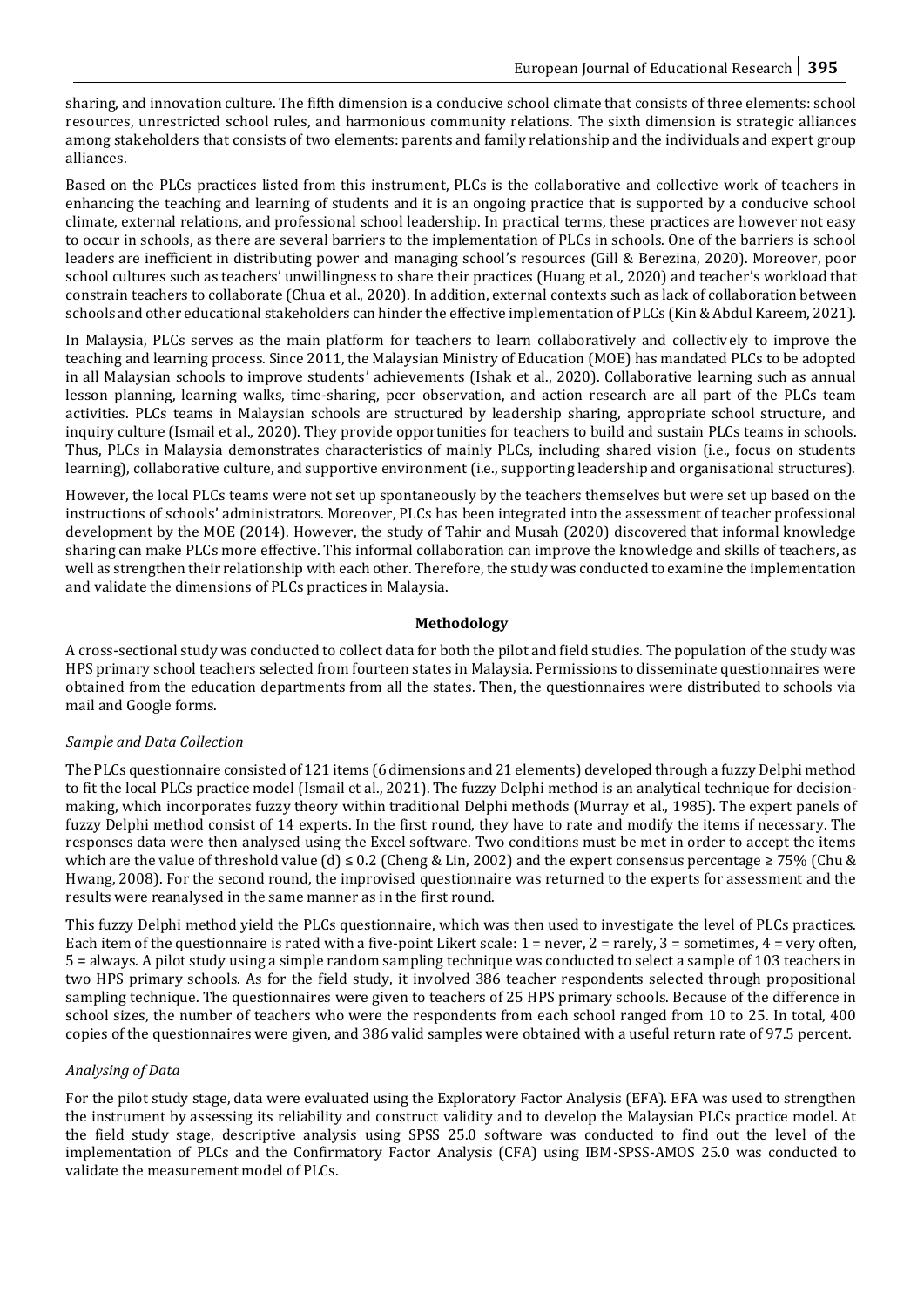# *EFA and CFA Procedure*

The Exploratory Factor Analysis (EFA) was used to investigate the PLCs dimensions, elements, and items, whereas the Confirmatory Factor Analysis (CFA) procedure was used to validate the practice model. The data from the pilot study was used in the EFA, whereas the data from the field study was used in the CFA. The study used the PLCs questionnaire instrument developed through the Delphi study. The PLCs questionnaire instrument had high validity as a result of the Delphi method used. The instrument was also validated through a validation process (pre-test) by the panel of experts in the field of Malay language and educational management and administration. The involvement of different instrument evaluation expert groups resulted in more robust instruments (Sekaran & Bougie, 2016).

The EFA procedure analysed the loading factor for each item, showing the measurement for a construct. The minimum value of the accepted loading factor was 0.55 for newly constructed instruments with a minimum number of  $N = 100$ (Hair et al., 2019). The Total Variance Explained (TVE) for each construct was calculated using the EFA. TVE was referred to as the number of items and their components that measured a construct. The minimum value for TVE was 0.60. The item and its components should be able to measure at least 60% of a construct (Hair et al., 2019). Cronbach's Alpha with a minimum of 0.6 was used to assess the items' internal reliability. Reliability refers to the extent to which the measurement model used is consistent in measuring the intended construct (Sekaran & Bougie, 2016).

Next, the study used a newly constructed questionnaire to collect the data from the field study. As a result of this data collection, it was used for two purposes. Firstly, to analyse the descriptive data in identifying the level of PLCs implementation. Secondly, to perform the CFA to validate the measurement model. Pooled CFA and parceling strategy were used because of the complexness of the model that consists of 119 items. The CFA determined the validity and reliability of the instruments (Awang, 2012). The three types of validity were construct validity, convergent validity, and discriminant validity (Baistaman et al., 2020). The reliability assessment was calculated using the composite reliability for each construct. A set of fitness indexes derived from the CFA process was used to determine the construct validity. There are three categories of fitness indexes that must be assessed: Absolute Fit, Incremental Fit, and Parsimonious Fit (Awang, 2012). Convergent validity was based on the Average Variance Extracted. Discriminant validity was based on the Chi-square test and the CFA was performed for a different type of measurement model by merging all the constructs. A significant of chi-square value differences confirmed that discriminant validity was achieved. A summary of the validity and reliability requirements is shown in Table 2.

| <b>Validity</b>              | Name of assessment         | <b>Acceptance Level</b>                                                                                      |
|------------------------------|----------------------------|--------------------------------------------------------------------------------------------------------------|
| <b>Construct Validity</b>    | Fitness Indexes:           |                                                                                                              |
|                              | Absolute Fit               | RMSEA < 0.1 (Browne & Cudeck, 1993),                                                                         |
|                              |                            | SRMR < 0.08 (Hair et al., 2019)                                                                              |
|                              | Incremental Fit            | CFI, TLI, NFI > 0.9 (Hair et al., 2014)                                                                      |
|                              | Parsimonious Fit           | $ChiSq/df < 0.5$ (Marsh & Hocevar, 1985)                                                                     |
| <b>Convergent Validity</b>   | Average Variance           | $AVE \ge 0.5$ (Hair et al., 2019)                                                                            |
|                              | Extracted (AVE)            |                                                                                                              |
| <b>Composite Reliability</b> | Composite Reliability (CR) | $CR \ge 0.6$ (Hair et al., 2019)                                                                             |
| Discriminant Validity        | Chi-square Test            | Difference of chi-square value (Anderson & Gerbing, 1988)                                                    |
|                              |                            | Note: Root Mean Square Error of Annroximation (RMSEA), Standardized Root Mean Square (SRMR), Comparative Fit |

Note: Root Mean Square Error of Approximation (RMSEA), Standardized Root Mean Square (SRMR), Comparative Fit Index (CFI), Tucker-Lewis Index (TLI), Normed Fit Index (NFI), Chi Square/ Degree of Freedom (ChiSq/df)

### **Findings / Results**

### *Pilot Study: Exploratory Factor Analysis*

The overall Cronbach's Alpha value for the questionnaire was 0.989 and the value for all elements ranged from 0.886 to 0.962 (Table 3). These values indicated a high level of internal consistency for all the items. The Spearman correlation of the elements ranged from 0.29 to 0.84, indicating that the items were related but not identical to each other.

Construct validity: The Kaiser-Meyer-Olkin result (KMO for each construct was between 0.852 to 0.932), indicated the adequacy of the sample. Furthermore, Bartlett's Test of Sphericity, (χ2 value was between 670.39 to 3613.28 with p <0.05) explained the appropriateness of factor analysis. Eigen values greater than one were used to identify the factors for each construct and varimax rotation was used to place each item to the most appropriate construct. All items had a load factor greater than 0.6. The result identified six dimensions and similar to the original instrument. Firstly, the Eigen value for visions, missions, and value dimensions had four elements extracted between 9.34 and 1.29, explaining 78.6% of the total variance with variance between 44.50% and 6.19%. Secondly, the professional leadership dimension had four elements with Eigen values between 1.00 and 17.93, with a total variance of 78.98% (variance between 3.58% and 64.04%). Thirdly, collective and collaborative culture had four elements with Eigen values between 14.25 and 1.10 with a total variance of 75.27% (variance between 4.43% and 57.01%). Next, the sharing of best practices dimension had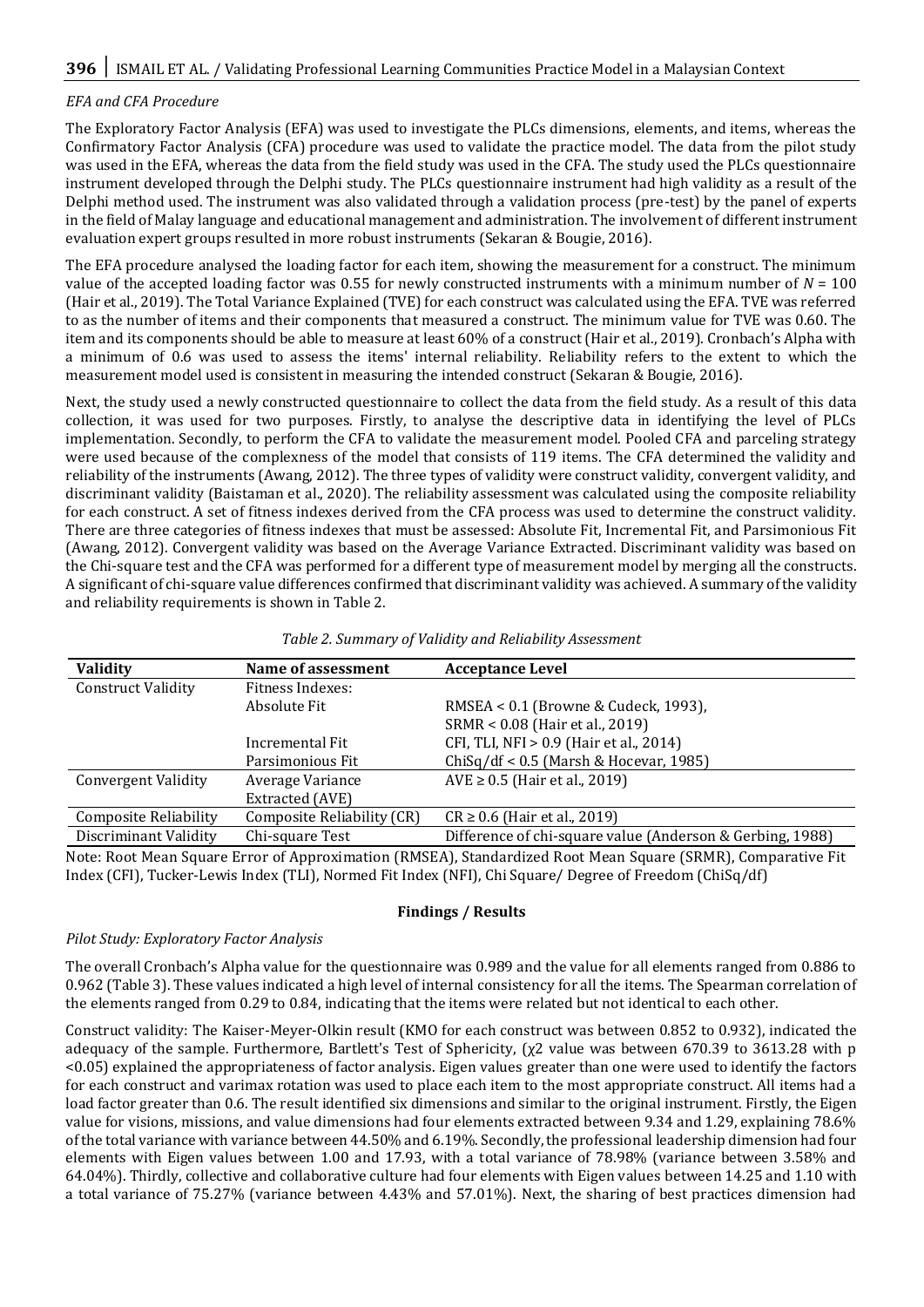three elements with Eigen-values between 1.01 and 11.98 with a total variance of 79.79% (variance between 5.61% and 66.59%). Then, the conducive school climate dimension also had three elements with Eigen values between 1.29 and 10.35, with a total variance of 73.44% (variance between 6.79% and 54.52). Finally, the dimension of strategic alliances among stakeholders had two elements with Eigen values being 1.02 and 5.31 with a total variance of 79.13% and a variance of 12.80% and 12.80%, respectively.

This factor analysis resulted in a reduction of one element but all the items were maintained under the instructional leadership element (professional leadership dimension). There were only two items dropped from the instrument. Thus, the final version of PLCs consisted of 119 items with six dimensions and 20 elements.

*Table 3. Elements of PLCs Dimensions, Eigen Values, Variance Explained, Cumulative Variance, Kaiser-Meyer-Olkin, and Reliability Values*

| <b>Elements</b>                        | <b>Number</b>                        | Eigen                   | % Variance | % Cumulative | <b>KMO</b> | Cronbach's |  |  |
|----------------------------------------|--------------------------------------|-------------------------|------------|--------------|------------|------------|--|--|
|                                        | of Items                             | values                  | explained  | Variance     |            | Alpha      |  |  |
| Visions, missions, and values          |                                      |                         |            |              |            |            |  |  |
| The construction of PLCs vision &      | 7                                    | 9.345                   | 44.50      | 78.56        | 0.852      | 0.949      |  |  |
| mission (VM1)                          |                                      |                         |            |              |            |            |  |  |
| Clear vision & mission statement       | 5                                    | 4.168                   | 19.85      |              |            | 0.941      |  |  |
| (VM2)                                  |                                      |                         |            |              |            |            |  |  |
| Shared values (VM3)                    | 5                                    | 1.686                   | 8.03       |              |            | 0.886      |  |  |
| PLCs visions & missions easily         | 4                                    | 1.299                   | 6.19       |              |            | 0.913      |  |  |
| communicated (VM4)                     |                                      |                         |            |              |            |            |  |  |
|                                        |                                      | Professional leadership |            |              |            |            |  |  |
| Instructional leadership (PL1)         | 10                                   | 17.932                  | 64.04      | 78.98        | 0.916      | 0.949      |  |  |
| Learning leadership (PL2)              | 6                                    | 2.010                   | 7.18       |              |            | 0.937      |  |  |
| Distributed leadership (PL3)           | 7                                    | 1.173                   | 4.19       |              |            | 0.958      |  |  |
| Leaders develop human capital (PL4)    | 5                                    | 1.001                   | 3.58       |              |            | 0.962      |  |  |
|                                        | Collective and collaborative culture |                         |            |              |            |            |  |  |
| PLCs team (CC1)                        | 8                                    | 14.253                  | 57.01      | 75.27        | 0.913      | 0.952      |  |  |
| Continuous collaboration (CC2)         | 7                                    | 1.864                   | 7.46       |              |            | 0.912      |  |  |
| Collaborative learning (CC3)           | 5                                    | 1.593                   | 6.37       |              |            | 0.927      |  |  |
| Collective behavior (CC4)              | 5                                    | 1.107                   | 4.43       |              |            | 0.922      |  |  |
| Sharing of best practices              |                                      |                         |            |              |            |            |  |  |
| Reflective dialogue (SP1)              | 6                                    | 11.987                  | 66.59      | 79.79        | 0.932      | 0.954      |  |  |
| Innovation culture (SP2)               | 6                                    | 1.365                   | 7.58       |              |            | 0.947      |  |  |
| Effective ways of sharing (SP3)        | 6                                    | 1.010                   | 5.61       |              |            | 0.933      |  |  |
| Conducive school climate               |                                      |                         |            |              |            |            |  |  |
| Harmonious community relations         | 7                                    | 10.358                  | 54.52      | 73.44        | 0.911      | 0.950      |  |  |
| (CS1)                                  |                                      |                         |            |              |            |            |  |  |
| School resources (CS2)                 | 7                                    | 2.305                   | 12.13      |              |            | 0.910      |  |  |
| Unrestricted school rules (CS3)        | 5                                    | 1.290                   | 6.79       |              |            | 0.903      |  |  |
| Strategic alliances among stakeholders |                                      |                         |            |              |            |            |  |  |
| Individual and expert group alliances  | 4                                    | 5.306                   | 66.33      | 79.13        | 0.863      | 0.928      |  |  |
| (SA1)                                  |                                      |                         |            |              |            |            |  |  |
| Parent and family relationship (SA2)   | 4                                    | 1.024                   | 12.80      |              |            | 0.889      |  |  |

# *Field Study*

# *Teachers' Demographics*

The respondents were a total of 386 teachers from 25 HPS primary schools from14 states in Malaysia. The teachers' backgrounds differ in terms of gender, race, age, highest academic qualifications, and teaching experiences. Among the respondents, 17.9% (69) were male, and 82.1% (317) were female. In terms of race, Malay teachers are the majority with a total of 346 or 89.6% of the total number of respondents. There are 30 Chinese teachers (7.8%). A total of 8 Indian teachers were involved in the study (2.1%). Other races were two people (0.5%). In terms of age, there were 147 respondents aged between 42 to 50 years old (38.0%) making them the largest percentage. Participants aged between 33 to 41 years old were 145 people (37.6%) and 57 people (14.8%) were aged between 51 to 60 years old. The remaining 37 (9.6%) were aged between 24 to 32 years old. In terms of their teaching experiences, there were 14.2% (55) who had not more than eight years of teaching experiences, 39.1% (151) with 9 – 16 years, 19.2% (74) with 17 - 22 years, and 27.5% (106) with more than 23 years of teaching experiences. Referring to their academic qualifications, 1.0% (4)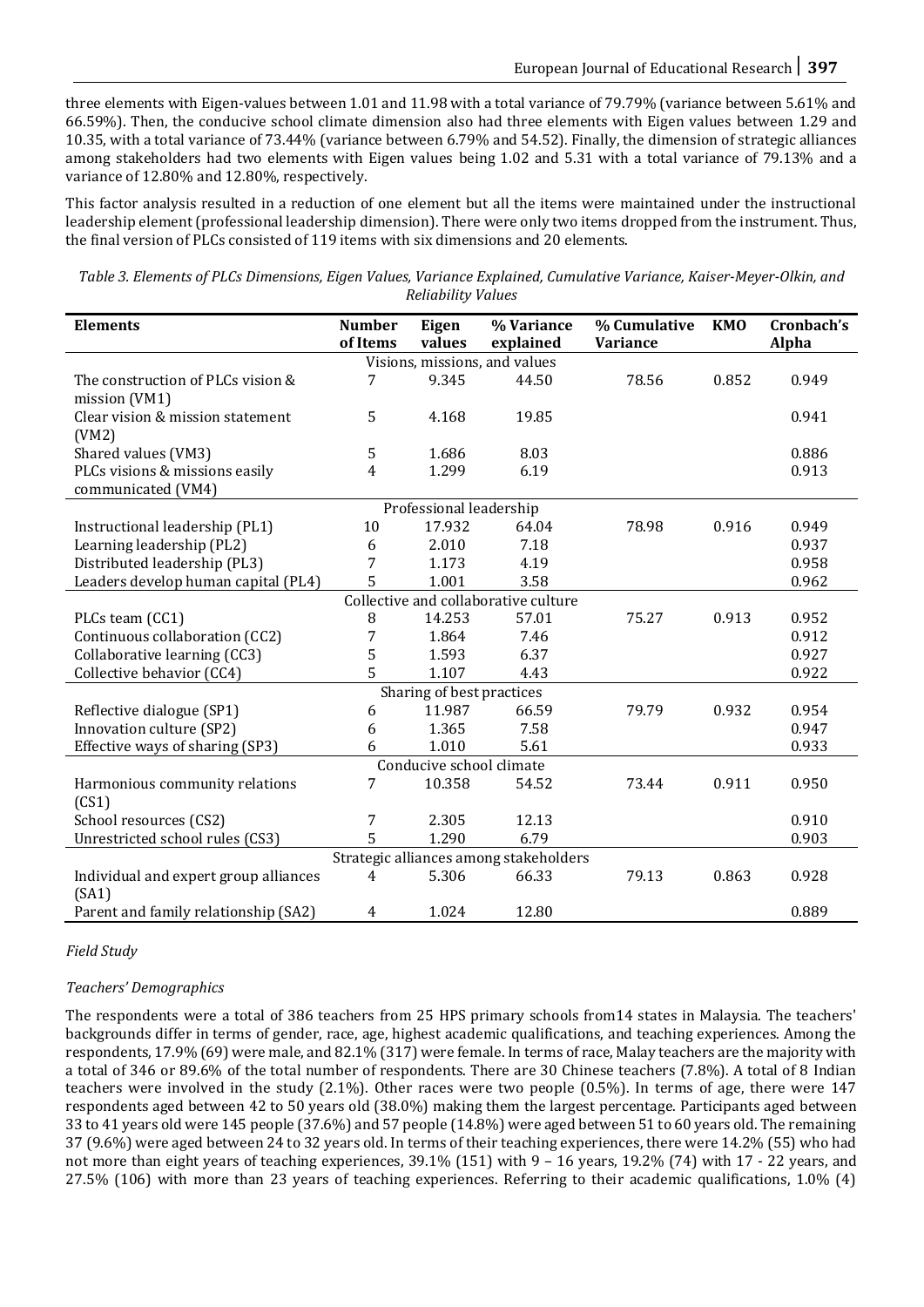teachers hold a doctoral degree, 14.3% (55) with a master's degree, 74.1% (286) with a bachelor's degree, 9.6% (37) with a diploma, and 1.0% (4) with a certificate.

## *Levels of PLCs Practices*

Table 4 shows the distribution of mean scores and standard deviations for the dimensions of the PLCs. The highest mean score of respondents was professional leadership (mean = 4.12, standard deviation = 0.613) and the lowest mean score was strategic alliances among stakeholders (mean = 3.71, standard deviation = 0.643). The overall level of all PLCs dimensions (mean = 3.98, standard deviation = 0.561) was at a high and satisfactory level of PLCs implementation.

*Table 4. PLCs Practices Based on Teachers' Perspectives*

| <b>Dimensions</b>                           | Mean | <b>Standard Deviations</b> |
|---------------------------------------------|------|----------------------------|
| Professional leadership (PL)                | 4.12 | 0.613                      |
| Collective and collaborative culture (CC)   | 4.11 | 0.495                      |
| Conducive school climate (CS                | 4.01 | 0.540                      |
| Sharing of best practices (SP)              | 3.96 | 0.544                      |
| Visions, missions and values (VM)           | 3.95 | 0.531                      |
| Strategic alliances among stakeholders (SA) | 3.71 | 0.643                      |
| Overall Total                               | 3.98 | 0.561                      |

# *Confirmatory Factor Analysis*

Construct validity was assessed based on three categories of fitness indexes. These fitness indexes were obtained from the CFA results as shown in Table 5.

| Table 5. The Assessment for Construct Valiaty |              |                    |                 |  |  |
|-----------------------------------------------|--------------|--------------------|-----------------|--|--|
| <b>Categories</b>                             | Index Name   | <b>Index Value</b> | Comment         |  |  |
| 1. Absolute fit                               | <b>RMSEA</b> | 0.091              | <0.1; Achieved  |  |  |
|                                               | <b>SRMR</b>  | 0.0429             | <0.08; Achieved |  |  |
| 2. Incremental fit                            | CFI          | 0.928              | >0.9; Achieved  |  |  |
|                                               | TLI          | 0.912              | >0.9; Achieved  |  |  |
|                                               | NFI          | 0.908              | >0.9; Achieved  |  |  |

3. Parsimonious fit ChiSq / df 4.214 <5.0; Achieved

*Table 5. The Assessment for Construct Validity*

The fitness index in Table 5 has fulfilled the construct validity requirement. Thus, it can be concluded that all dimensions are valid. Convergence validity and composite reliability were calculated using the factor loading for each element of the model. Table 6 shows the factor loading for each element and values of CR (composite reliability) and AVE (Average Variance Extracted).

|  |  |  | Table 6. The Composite Reliability and Convergent Validity |
|--|--|--|------------------------------------------------------------|
|--|--|--|------------------------------------------------------------|

| <b>Dimension</b><br><b>Elements</b> |                 | <b>Factor Loading</b> | <b>CR</b><br>(>0.6) | <b>AVE</b><br>(>0.5) | Convergent<br>Validity |  |
|-------------------------------------|-----------------|-----------------------|---------------------|----------------------|------------------------|--|
| VM                                  | VM1             | 0.618                 | 0.814               | 0.526                | Yes                    |  |
|                                     | VM <sub>2</sub> | 0.761                 |                     |                      |                        |  |
|                                     | VM <sub>3</sub> | 0.854                 |                     |                      |                        |  |
|                                     | VM4             | 0.644                 |                     |                      |                        |  |
| PL                                  | PL <sub>1</sub> | 0.885                 | 0.942               | 0.803                | Yes                    |  |
|                                     | PL <sub>2</sub> | 0.874                 |                     |                      |                        |  |
|                                     | PL <sub>3</sub> | 0.910                 |                     |                      |                        |  |
|                                     | PL <sub>4</sub> | 0.914                 |                     |                      |                        |  |
| cc                                  | CC <sub>1</sub> | 0.814                 | 0.900               | 0.693                | Yes                    |  |
|                                     | CC <sub>2</sub> | 0.836                 |                     |                      |                        |  |
|                                     | CC <sub>3</sub> | 0.822                 |                     |                      |                        |  |
|                                     | CC4             | 0.858                 |                     |                      |                        |  |
| SP                                  | SP <sub>1</sub> | 0.899                 | 0.897               | 0.743                | Yes                    |  |
|                                     | SP <sub>2</sub> | 0.855                 |                     |                      |                        |  |
|                                     | SP3             | 0.831                 |                     |                      |                        |  |
| CS                                  | CS1             | 0.831                 | 0.867               | 0.684                | Yes                    |  |
|                                     | CS <sub>2</sub> | 0.820                 |                     |                      |                        |  |
|                                     | CS <sub>3</sub> | 0.830                 |                     |                      |                        |  |
| SA                                  | SA1             | 0.778                 | 0.815               | 0.689                | Yes                    |  |
|                                     | SA <sub>2</sub> | 0.879                 |                     |                      |                        |  |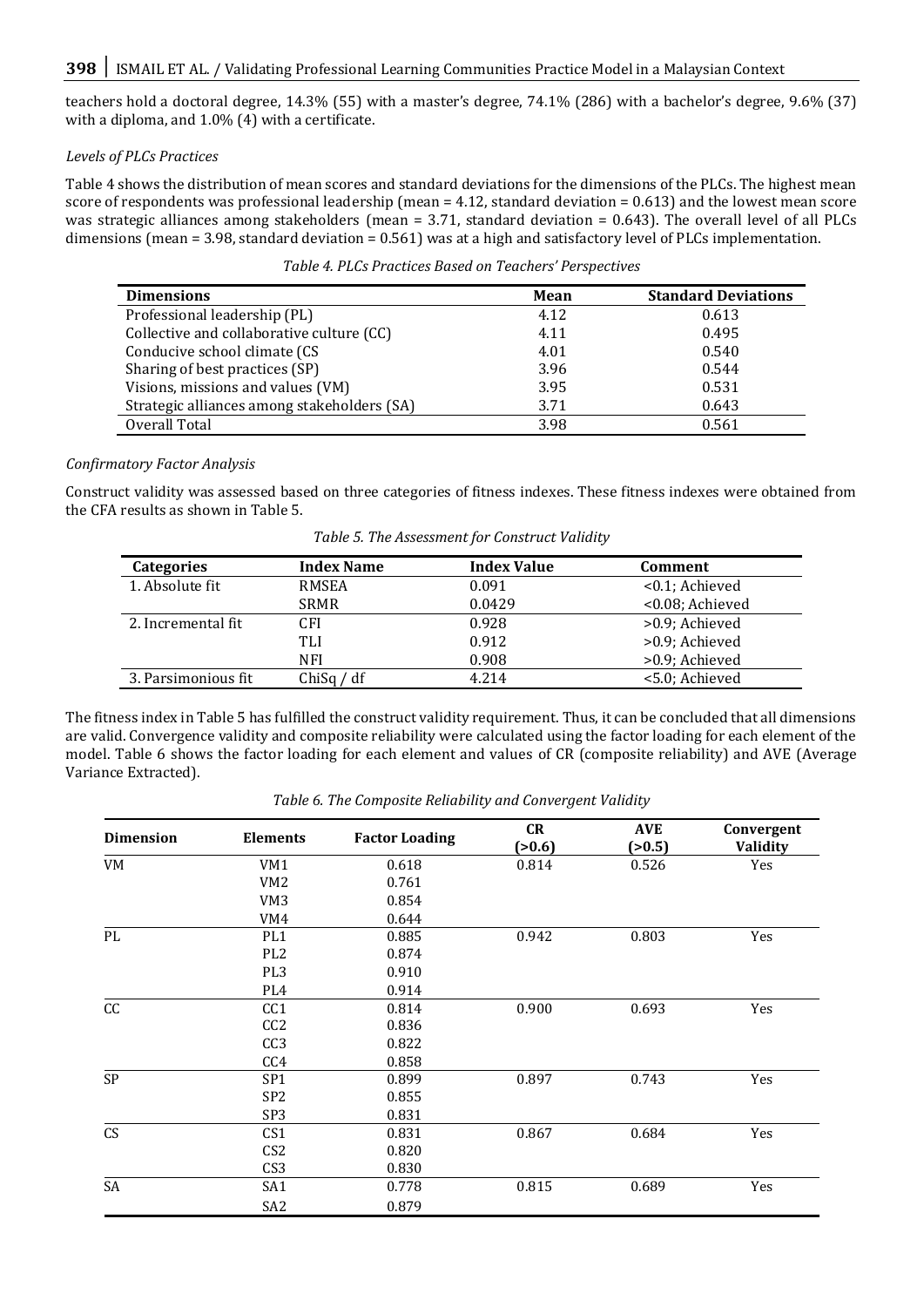Next, the study employs the CFA on different measurements model to test on discriminant validity. The differences of chi-squares by merging all the constructs in a measurement model is as shown in Table 7.

| No. | <b>Measurement Model</b>         | Chi-Square | df  | Chi-Square<br><b>Differences</b> | CFI   | <b>RMSEA</b> |
|-----|----------------------------------|------------|-----|----------------------------------|-------|--------------|
|     | Six-Dimension measurement model  | 653.147    | 155 |                                  | 0.928 | 0.091        |
|     | Five-Dimension measurement model | 709.741    | 160 | 56.594                           | 0.921 | 0.094        |
|     | Five-Dimension measurement model | 715.061    | 160 | 61.914                           | 0.920 | 0.095        |
| 4   | Five-Dimension measurement model | 771.510    | 160 | 118.363                          | 0.912 | 0.100        |
|     | One-Dimension measurement model  | 1389.000   | 170 | 735.853                          | 0.824 | 0.136        |

*Table 7. Measurement Model Comparisons for Discriminant Validity Assessment*

Notes: n=386, Model 2 merges CC and SP, Model 3 merges CC and CS, Model 4 merges VM and PL, and Model 5 merges all constructs. The differences of Chi -Squares are in relation to Model 1.

In Table 7, Six-Dimensional Measurement Model (proposed study model) has fitness index of Chi -Square = 653.147, df = 155, CFI = 0.928, and RMSEA = 0.091. While the One-Dimensional Measurement Model does not satisfy the fitness index with Chi -Square = 1389.000, df = 170, CFI =  $0.824$ , and RMSEA = 0.136. The difference of Chi -Square between the Six-Dimensional Measurement Model and One-Dimensional Measurement Model is 735.853. This proves that there is a clear difference between all the constructs involved in the study. Next, the CFA was performed on different measurement models by merging two constructs namely the Five-Dimensional Measurement model; Model 2 (merges CC and SP); Model 3 (merges CC and CS), Model 4 (merges VM and PL). The results of the analysis revealed that the Six-Dimensional Measurement Model was better compared to other Five-Dimensional Measurement Models, thus fulfilled the discriminant validity.

#### **Discussion**

The study found that the PLCs instrument was appropriate for use to measure Malaysian school's functioning as PLCs which consist of six dimensions. In the light of this result, the study provides a discussion of validation process and dimensionality of the PLCs practice model. For the validation process, the reliability and construct validity scores in Exploratory Factor Analysis (EFA) were satisfactory for most dimensions. The EFA result confirms that the number of dimensions of PLCs is in the range of five to eight dimensions as suggested by Burns et al. (2018). The dimensions explained adequate amount of variance and provided sufficient factor structure. The results for Confirmatory Factor Analysis (CFA) also determined the validity of the measurement model which the fitness indexes were fulfilled. Furthermore, the results of discriminant validity also suggest two main points for PLCs structure. Firstly, all dimensions are correlated but each of them is unique. In addition, new developed PLCs instrument also have dimensions that are highly correlated to the ones found by the researchers such as Sleegers et al. (2013). Secondly, the PLCs structure consists of multidimensional constructs. Thus, this study is in line with the development phase of PLCs as mentioned by Warwas and Helm (2018). This means that researchers can explore interrelationships among the dimensions using any PLCs dimension based on their chosen theoretical framework.

As for the dimensionality, this study found that HPS primary teachers' practice every dimension of PLCs at a high and satisfactory level. There are some similarities and differences between each dimension when compared to the previous PLCs model in the literature. First, the dimensions of vision, mission, and values. Vision, mission, and values refer to people in the school sharing a vision and mission to improve student learning, pedagogical objectives, school improvement, and effectiveness. This dimension was also mentioned by other researchers who underlined that vision, mission, and values are needed to implement PLCs by involving school staff and other stakeholders (DuFour & Eaker, 1998; Hord, 1997). This suggests that PLCs act as learning communities where teachers collaborate to work and shape a culture to enhance teaching and learning for students through the sharing of vision, mission, and values (Zhang & Pang, 2016). In addition, DuFour and Eaker (1998) focuses the vision and mission towards enhancing students learning. However, in the case of this study, the vision and mission that is being built should be in line with the national education policy. Therefore, any decisions made in implementing PLCs by the school staff should adhere the rules of the education policy.

Second, the dimension of sharing of best practices has similarities with the models by other researchers despite having various names such as sharing of practice (Louis et al., 1996), shared practices (Sleegers et al., 2013), and shared personal practice (Huffman & Hipp, 2003). Sharing of best practices is a collaborative work in which members of PLCs engage in a dialogue that focuses on students and teaching. These collaborative discussions assist in identifying specific challenges, proposing solutions that enable the construction of new knowledge (Louis et al., 1996). The difference with the dimension of this study is that there is an element of innovation culture which consists of several practices such as encouraging teachers to participate in various innovation competitions, improving instructions through research findings and conducting innovation activities based on reflective practices.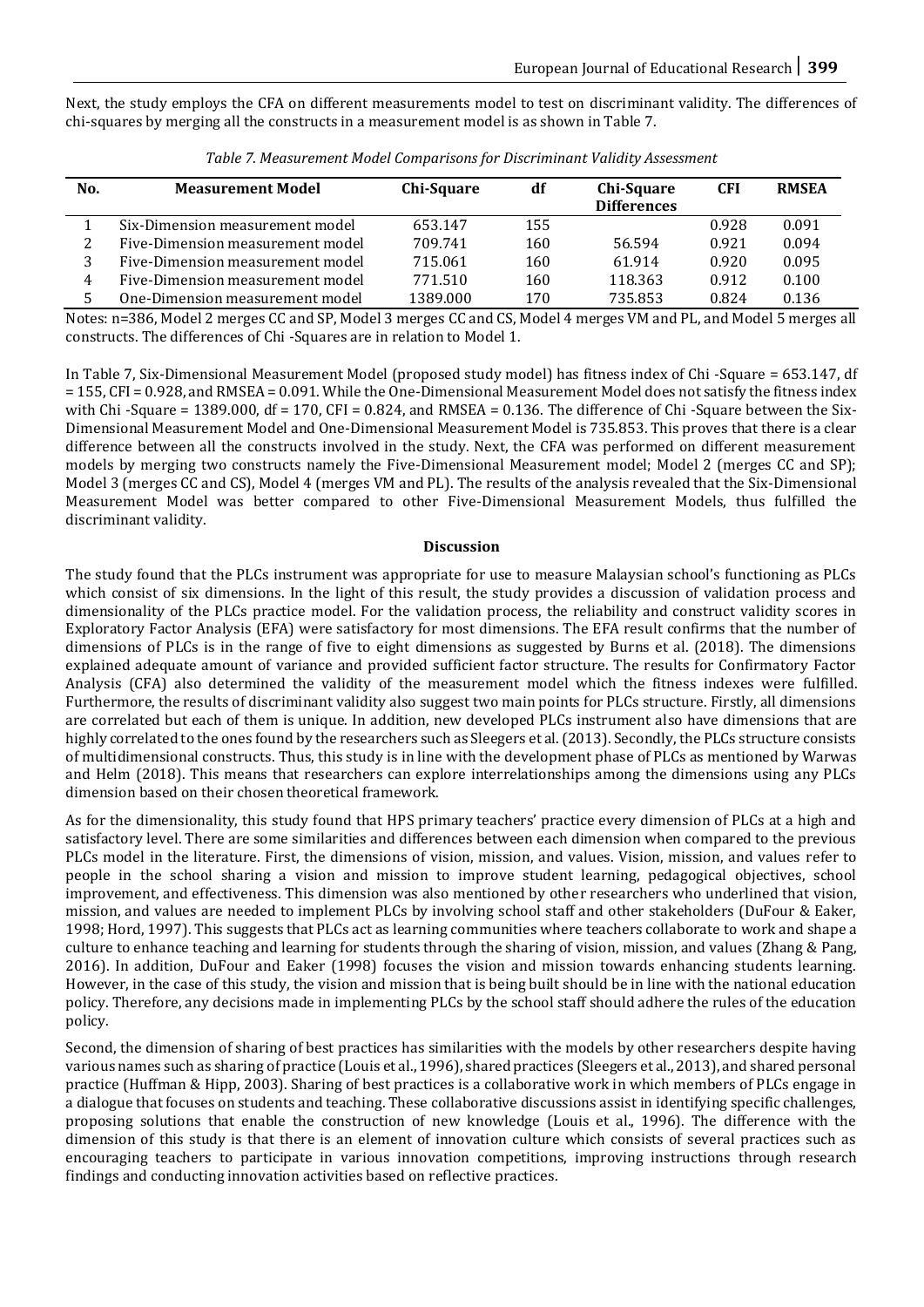Third, the dimension of collective and collaborative culture. This dimension is similar to other researcher models such as collaboration (Louis et al., 1996; Bolam et al., 2005) and collective learning and application (Huffman & Hipp, 2003). This dimension is important for members and fellow members of PLCs. A key similarity of this dimension is that collaboration in PLCs aims to achieve a common desire to engage staff through collaborative activities and dialogue (Bolam et al., 2005). On the other hand, PLCs of this study consists of PLCs teams divided into formal and informal practices for teachers to collaborate. PLCs teams' formal structure has been established in schools since 2011. The teachers' professional development (TPD) MOE policy has extended the implementation of PLCs to all schools by 2014 and teachers are given merit to get involved in PLCs (MOE, 2014). Informal practice sharing such as teachers' discussions through the PLCs network between schools and in the social media are also mentioned by Zhang and Sun (2018).

Fourth, the dimension of professional leadership. The obvious similarity of the PLCs model is the need for school leaders in PLCs. School leaders have a critical role in fostering professional development and sustaining improvements in practice (Sims & Fletcher-Wood, 2021). Supportive partnerships and leadership are interactions between administrators and teachers to shape collective decisions in a secure environment (Hord, 1997). Whereas Huffman and Hipp (2003) mentioned that administrators distribute power, authority and decision-making. This was highlighted in this study and it is the highest level of PLCs compared to other dimensions. It is likely that MOE's school leadership development program by Aminuddin Baki Institution is sufficient to increase the capacity of school leaders. Meanwhile, the difference is that there is element of leaders who focus on human capital development such as supporting teachers to develop selfcompetence, concerned with the welfare of teachers, and giving teachers the opportunity to reflect on themselves.

Fifth, the dimension of conducive school climate. This dimension is also related to other models such as supporting structures (Hord, 1997), supporting conditions-structures and relationships (Huffman & Hipp, 2003) and resources, structures, and systems (Sleegers et al., 2013). Examples of PLCs supporting structure are having time to collaborate, a place to meet and a media for teachers to communicate. In terms of relationships, it includes the openness to accept peer views and having trust toward each other (Huffman & Hipp, 2003). The difference in this study is that it suggests the unique type of relationship in PLCs. The eastern culture embedding in the socials of teachers and community emphasises a harmonious relationship. Harmonious relationship practices can be noticed among teachers such as teachers' concern for the welfare of their colleagues, respect for one's expertise, and openness to criticism to improve performances. This harmonious culture is also proven in the eastern PLCs literature such as Zhang and Sun (2018) which found that the school staff have strong emphasis on respecting the elderly. On the institutional context, unrestricted school rules ensure that teachers are not too tied to the hierarchy of the school system. Some of the unrestricted practices such as novice teachers are welcome to evaluate the teaching of excellent teachers to improve their teaching skills and school administrators are flexible in providing time for teachers to attend their Continuing Professional Development (CPD).

Sixth, strategic alliances among stakeholders. The similarity of this dimension with other models can be seen in the dimensions of supporting conditions-relationships (Huffman & Hipp, 2003), openness, networking and partnership (Bolam et al., 2005), and relationships and climate (Sleegers et al., 2013). This dimension involves how various stakeholders and local communities support the development of PLCs. In other words, the implementation and development of school PLCs is not only entirely dependent on internal processes and structures but also requires external factors and the involvement of stakeholder (Osmond-Johnson et al., 2019). For example, individuals and groups of experts support CPD by offering expertise in developing teacher competencies. The difference of the models is that the involvement of various stakeholders under one dimension. PLCs in this study is divided into two which are the parentfamily element and the network of individuals and expert groups. This clearly shows the role of various stakeholders in the implementation of PLCs. However, this dimension achieved the lowest mean among all. This indicates school administrators should collaborate more with the stakeholders to promote PLCs in Malaysian primary schools.

#### **Conclusion**

The study clarifies the conceptual model of PLCs practices in Malaysian primary schools. PLCs in Malaysia can be operated with six different dimensions: visions, missions and values, professional leadership, collective and collaborative culture, sharing of best practices, conducive school climate, and strategic alliances among stakeholders. The study does not only add to the knowledge of PLCs dimensions from the local context but also suggests that PLCs is a complex jobembedded CPD with integrated dimensions. PLCs in Malaysia are hierarchically organic involving both top-down and bottom-up. Thus, this suggests the PLCs Malaysian model is partly distinct from others.

#### **Recommendations**

The recommendations of the study are as follows. Firstly, the survey only involved High Performing School teachers. Therefore, further studies should use samples from different types of schools such as low and medium performing schools, secondary schools, religious schools or private schools to confirm the findings from the study. Besides that, surveying on different types of schools should enable researchers to gain more insight of how the implementation of PLCs practices in these schools are carried out. Secondly, the PLCs instrument measures teachers' perceptions at the time of the survey. Therefore, triangulation methods of data collections such as interviews, focus group discussions may provide better insights into the PLCs development and achieve more accurate results. Thirdly, PLCs instrument can be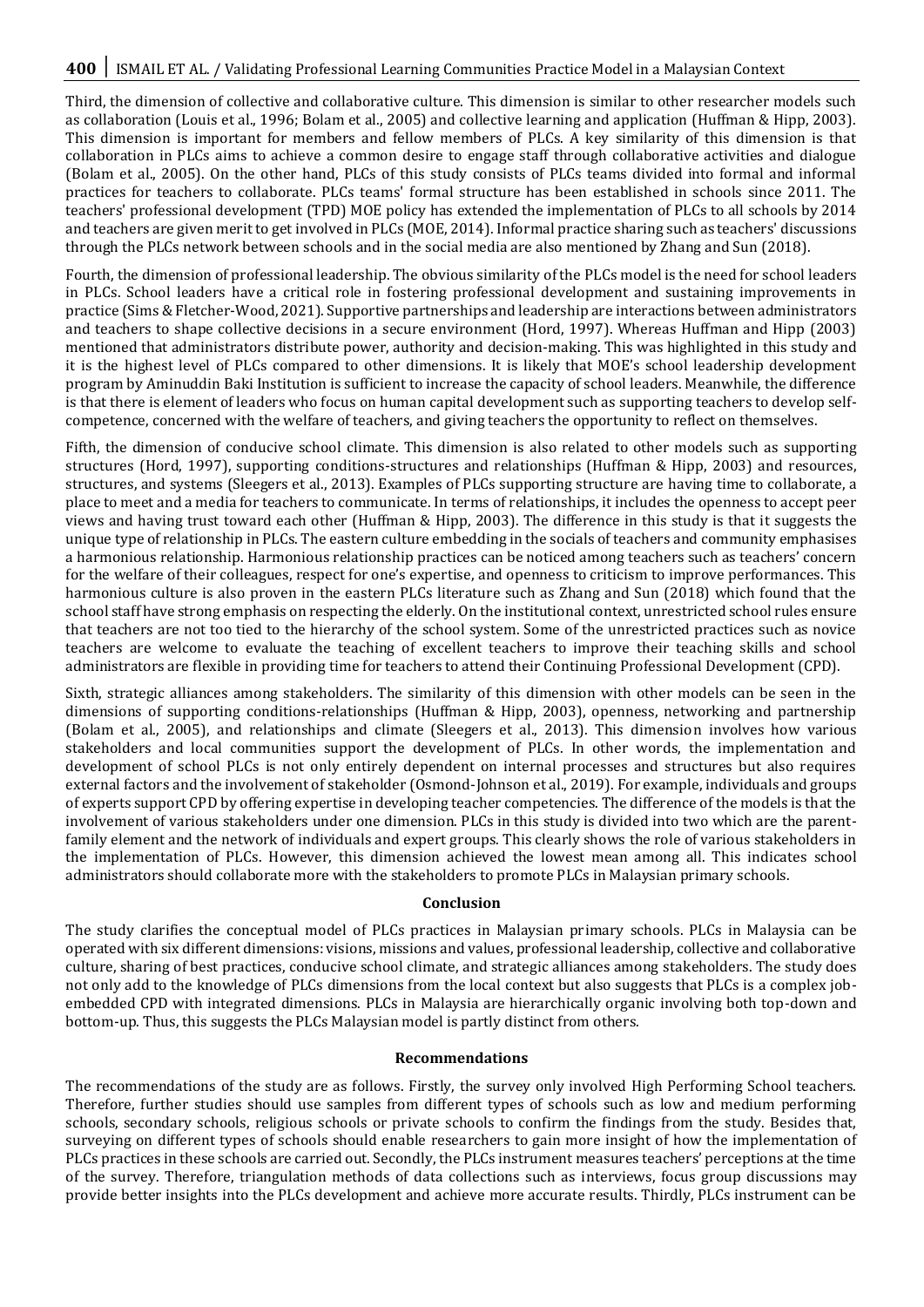used by researchers who wish to employ advanced statistical modelling tools like Multilevel Models (MLM) and SEM to explore the relationship between school effectiveness, instruction, teaching, students' learning, or teacher's professional development.

### **Limitations**

The study has several limitations. First of all, the respondents of the study only included high-performing primary school teachers and this does not reflect the overall Malaysian schools. This is because HPS are selected schools which the school staff practices high working culture. Thus, the findings of the study may cannot be generalised to all Malaysian schools. Secondly, validation of the PLCs model involves only EFA and CFA analysis. Therefore, the result of the analysis depends entirely on the conditions and procedures that need to be fulfilled by the researchers.

# **Authorship Contribution Statement**

Ismail: Conceptualization, design, statistical analysis, writing. Ishak: Analysis, writing supervision. Kamaruddin: Editing and reviewing

#### **References**

- Anderson, J. C., & Gerbing, D. W. (1988). Structural equation modeling in practice: a review and recommended two-step approach. *Psychological Bulletin, 103*(3), 411–423.<https://doi.org/10.1037/0033-2909.103.3.411>
- Awang, Z. (2012). *Research methodology and data analysis* (2nd ed.). UiTM Press.
- Baistaman, J., Awang, Z., Afthanorhan, A., & Rahim, M. Z. A. (2020). Developing and validating the measurement model for financial literacy construct using confirmatory factor analysis. *Humanities & Social Sciences Reviews*, *8*(2), 413-422. <https://doi.org/10.18510/hssr.2020.8247>
- Bolam, R., McMahon, A., Stoll, L., Thomas, S., & Wallace, M. (2005). *Creating and sustaining effective professional learning communities* (No. RR637). Department for Education and Skills.
- Browne, M. W., & Cudeck, R. (1993). Alternative ways of assessing model fit. In K. A. Bollen & J. S. Long (Eds.), *Testing structural equation models* (pp. 136-62), Sage.
- Burns, M. K., Naughton, M. R., Preast, J. L., Wang, Z., Gordon, R. L., Robb, V., & Smith, M. L. (2018). Factors of professional learning community implementation and effect on student achievement. *Journal of Educational and Psychological Consultation*, *28*(4), 394-412. <https://doi.org/10.1080/10474412.2017.1385396>
- Chen, L. (2020). A historical review of professional learning communities in China (1949-2019): Some implications for collaborative teacher professional development. *Asia Pacific Journal of Education*, *40*(3), 373-385. <https://doi.org/10.1080/02188791.2020.1717439>
- Cheng, C. H., & Lin, Y. (2002). Evaluating the best main battle tank using fuzzy decision theory with linguistic criteria evaluation. *European Journal of Operational Research*, 142(1), 174-186. [https://doi.org/10.1016/S0377-](https://doi.org/10.1016/S0377-2217(01)00280-6) [2217\(01\)00280-6](https://doi.org/10.1016/S0377-2217(01)00280-6)
- Chu, H. C., & Hwang, G. J. (2008). A Delphi-based approach to developing expert systems with the cooperation of multiple experts. *Expert Systems with Applications*, *34*(4), 2826-2840. <https://doi.org/10.1016/j.eswa.2007.05.034>
- Chua, W. C., Thien, L. M., Lim, S. Y., Tan, C. S., & Guan, T. E. (2020). Unveiling the practices and challenges of professional learning community in a Malaysian Chinese secondary school. *SAGE Open*, *10*(2). [https://doi.org/10.1177/2158244020925516](https://doi.org/10.1177%2F2158244020925516)
- DuFour, R., & Eaker, R. (1998). *Professional learning communities*. National Educational Service.
- Gill, C. H. D., & Berezina, E. (2020). School performance in three South East Asian countries: lessons in leadership, decision-making and training. *European Journal of Training and Development*, *44*(8), 827-839. <https://doi.org/10.1108/EJTD-01-2020-0014>
- Hair, J. F., Black, W. C., Babin, B. J., & Anderson, R. E. (2014)*. Multivariate data analysis* (Pearson new international ed.). Pearson Education Limited.
- Hair, J. F., Black, W. C., Babin, B. J., Anderson, R. E., & Tatham, R. L. (2019). *Multivariate data analysis*. Cengage Learning.
- Harris, A., Jones, M., & Huffman, J. B. (Eds.) (2017). *Teachers leading educational reform: The power of professional learning communities*. Routledge[. https://doi.org/10.4324/9781315630724](https://doi.org/10.4324/9781315630724)
- Hassan, R., Ahmad, J., & Boon, Y. (2018). Professional learning community in Malaysia. *International Journal of Engineering & Technology*, *7*(3.30), 433-443[. https://doi.org/10.14419/ijet.v7i3.30.18347](https://doi.org/10.14419/ijet.v7i3.30.18347)
- Huffman, J. B., & Hipp, K. K. (2003). *Reculturing schools as professional learning communities*. Rowman & Littefield.
- Hord, S. M. (1997). *Professional learning communities: Communities of continuous inquiry and improvement.* Southwest Educational Development Laboratory.